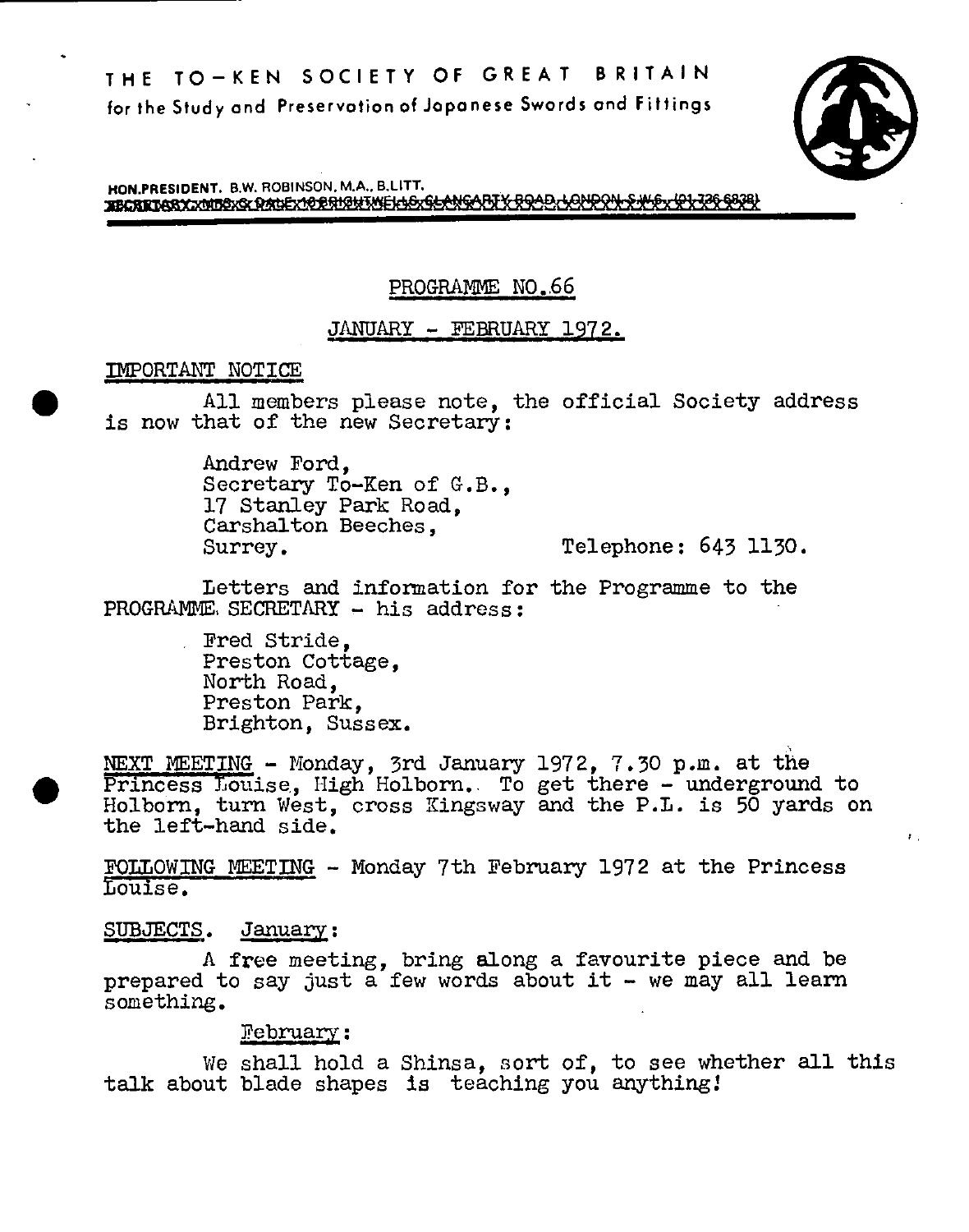## CHAIRMAN'S REPORT by John Anderson

My first report as Chairman will be essentially a short one, the main reason being that having so recently taken over the position my post-bag is pleasantly empty. However, it might be as well to introduce myself to those members who are fortunate enough not to know me, and to make my position clear. I am fully aware of the difficulty of filling this seat coming after a chairman such as Don Dale and know it would be presumptuous of me to think I can do as good a job. Suffice it to say I will do my best, knowing that Don will always be on hand with ready advice. I should like to take this opportunity to thank both Don and Ci Dale for their years of work on our behalf. It is a pity they have to vacate their respective positions but I for one realize how much To-Ken matters have interrupted their everyday tasks of earning a crust.

It is generally known, I think, that my main preoccupation is with armour which I have studied and collected for something like 18 years, but like so many collectors of things Japanese my interests extend over most areas of Japanese art, so if you far-flung (and not so far-flung) members have azy problems on armour. let me have them and I will do my best to sort out the answers. Any queries on other subjects, we will soon find somebody who knows. There is a mine of information in the Society waiting to be tapped and it is only modesty that keeps it hidden. Let's have your letters and we will supply the answers.

My chairmanship of the meetings will, I regret to say, be very limited for a while as my studies unfortunately conflict which makes for my late arrival at meetings, but I have no doubt that the seat will be adequately warned by Sidney Divers in my absence.

The only report I have is of a trip I made in November this year to the far North (Manchester) to visit that outpost of our Empire, the Northern To-Ken. I was accompanied on this expedition by that intrepid explorer, commuter and friend, Bernard le Dauphin of Paris, France. We arrived in a surprisingly rain-free Manchester and "enjoyed" the delights of a sumptuous meal at the Golden Egg, a meal, I may add, completely free from any alcoholic beverages which was a unique experience for Bernard and one, I feel sure, he will not wish to repeat. Then on to the meeting to be welcomed by fellow chairman, Ian Bottomley and Secretary Stephen Turnbull. We gate-crashed a meeting where the subject was lacquer and listened to a talk on the subject by Mr. Kilner, and examined a number of fine pieces brought along by him as examples. Let it be stated here and now there are some fine things in those Northern climes. After the meeting, a group of us adjourned to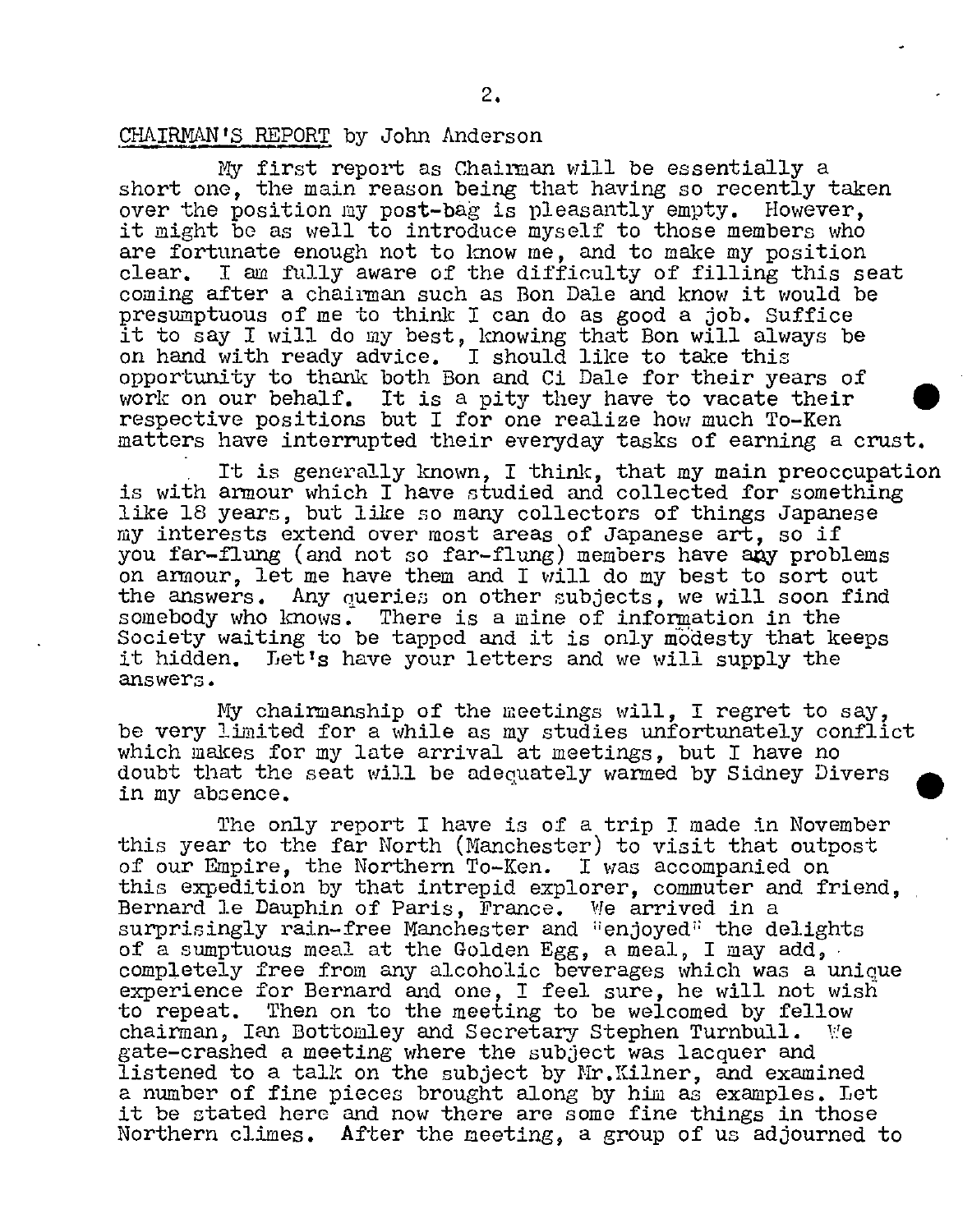a coffee bar from which we were eventually evicted. It was an interesting evening and one both Bernard and I enjoved. Thanks interesting evening and one both Bernard and I enjoyed. Thanks Northern Branch and dont forget to drop in on us sometime (it's warmer down here!)

#### RECENT MEETINGS

## November: Vic Harris' talk on Swords

Changes in our committee were shown by the chairing of the meeting by Vice-Chairman Sydney Divers. In his opening remarks, Syd welcomed back to the Club meeting Mr.& Mrs.Roy remarks, Syd welcomed back to the Club meeting Mr. & Mrs. Roy<br>Clarke after a stint of two years in Singapore. They were<br>and will be again we hope, regularly in attendance - that's<br>real enthusiasm when you come all the way and will be again we hope, regularly in attendance - that's real enthusiasm when you come all the way from Portsmouth. Sydney said that if you wanted a course in instant Japanese. there was one available from Japan Airlines. They supply you with a gramophone record and an illustrated book. There was even a song at the end, "Sakura". There was also another free issue of pictures of swords, amour,etc, from the Kirin Beer people. You'll have to find the address yourselves as I seem to have lost it. Loud mutterings were heard that the Programme was not out. Although ready for the press long before, the script just had not managed to get out to members. It should be out shortly promised the Prog. Sec. It was!

Andy Ford raised a constitutional matter. He wanted to know whether the Society had approved him as Secretary as he had not heard the results of the voting. Approval was made known and so the footsteps of Andrew Secretary Ford can now be heard echoing down the holy öorridors to the Hall. of Fame where our illustrious Secretaries have been enshrined forever!

Syd asked members to describe any swords they had brought along. Andy kicked off by saying that Alan Bale had said that he didn't like the Tsuba on Andy's Sword, so Andy knew it was good. I think that it's time we had an  $N.B.T.H.K.$ week - Nice Bales Tsuba Have Klass! (Sorry about that....Ed). Back to Andy's sword. The saya was black ribbed lacquer and all the mounts en suite. The blade was Shin Shinto and dated Kwaiyei 5 (1852). The odd important detail of the smith seems not to have been noted. Bon pointed out that the blade was interesting in the manner which the rusti had formed on the blade surface. The main discolouration had occurred on the soft ji hada showing the yakiba and the hamon shape quite clearly. Our metallurgical members can: doubtless give a very interesting reason for this occurrence.

Les Elgar described a Katana with a Kinai type tsuba. The blade was dated *1334* and signed Sukeyoshi. B.W.Robinson had a look at the blade and suggested that the very well defined hamon was definitely indicative of a Shin-Shinto blade.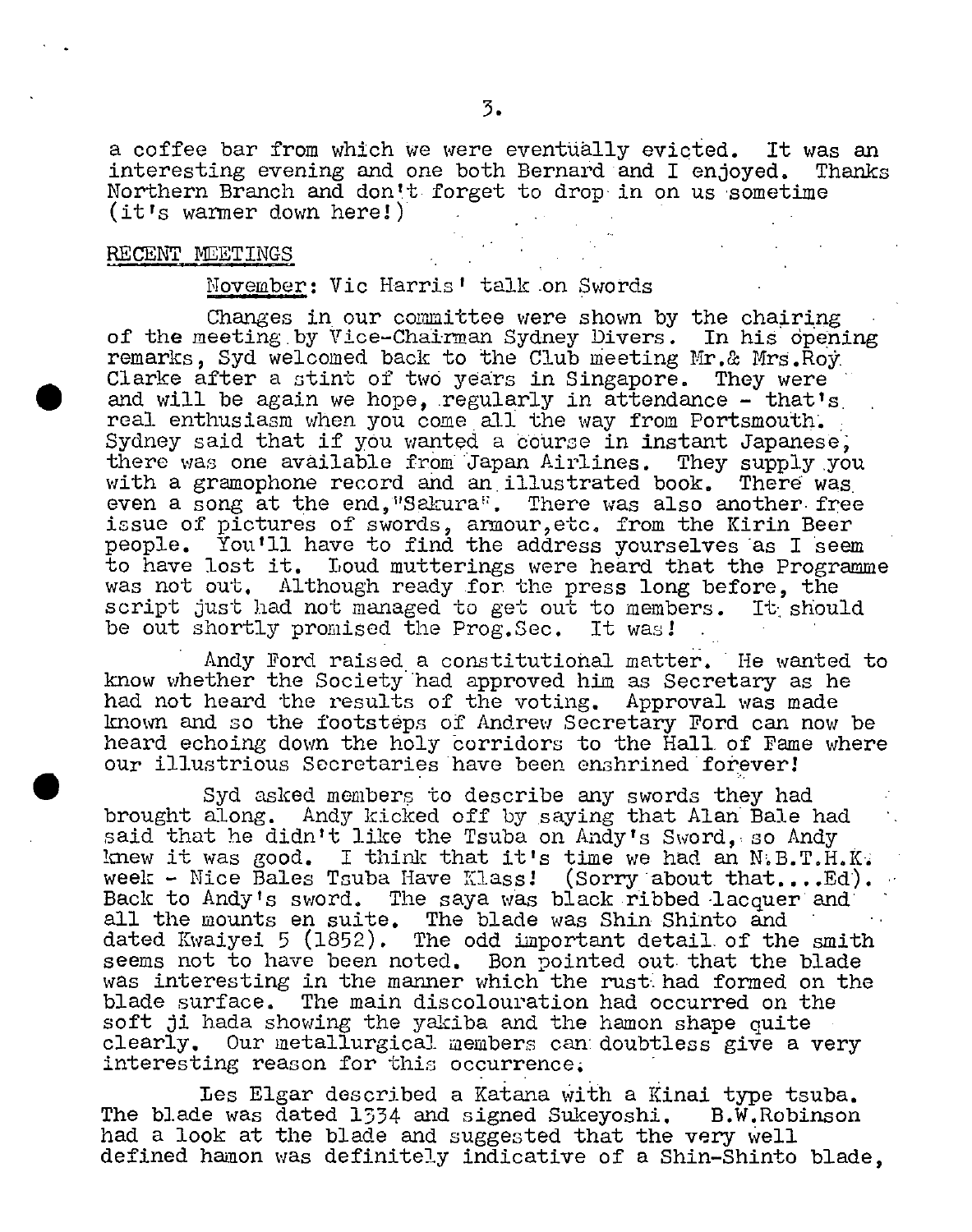but with a funny' tang signed Bishu Yoshioka Sukeyoshi, a rathen famous Ichimonji smith, rather famous loh monji smith,

 $\nabla$ ic Sa $\nabla$ 191e was the last candidate to describe his sword. This time a wakizashi with brass mounts en suite, tiger menuki and tsuba with a Chinese painting motif. The blade  $17\%$ looked *like a* good 16th centw:'y Naginata. The saya was very striking in a very nobbly same. It felt very good to the touch. Syd handed the speakers platform over to Vic Harris. Vie's talk was really illuminating. Your Ed. was particularly impressed by the clear information end has since been rushing around trying to date blades only by looking at the shape. There was a certain amount of incredulity amongst members, present however. at the wide difference of opinion between what they considered a good blade and the wakizashi which turned Vic so blissfully on. I'm afraid Vic's talk suffers very badly in the write-up as it was essentially a visual presentation. Vic had gone to some trouble to provide photo<sub>s</sub> of the typical shapes of the various periods. Members also contributed about six swords to help out.

Vic showed the glorious shape of the Heian and early Kamakura smiths including the Emperor Gotoba and Munechika. Small points. fumbari koshi zori, and hamon in fine nie with every sort of activity and hada. They were very refined swords for refined gentlemen. During Middle Kamakura, the rule shifted and blades changed shape. Osafune blades, for instance, were now grandiose, wider with great choji hamon. These were rip-roaring swords having ikubizaki - the bull neck point. In the late Kumakura period, following the wake of the Mongol invasion, came Masamune, Yukimitsu and Rai Kunimitsu. The small point had been found just not suitable for the new type *of* 'warfare -- they frequently broke and the narrow hamon' when chipped left a useless sword. The new ndriow had when on pped fert a useress sword. The new<br>styles had much larger points and wider hardened edges. In the Nambukocho period, the Soshu style gained ground and it saw the rise of the Masamune pupils. Long broad swords, with long points and very shallow sori. In the Oei period of  $\frac{1}{2}$ Huromachi, swords typically Oei Bizen, were long, harrow with no koshizori and of even curvature - zakisori. In the middle and late Muromachi, the swords vere also zakisori. However, the great schools broke up and the Kazuuchimono sword was prevalent. Darge humbers of swords were exported to China. : There were, however, some fine smiths such as the Sukesadas, and Muramasa. Keicho began the Shinto period (Momoyama) and swords were shaped like suriage nambukocho swords. This is why Horikawa swords are often mistaken for fine old Soshu swords.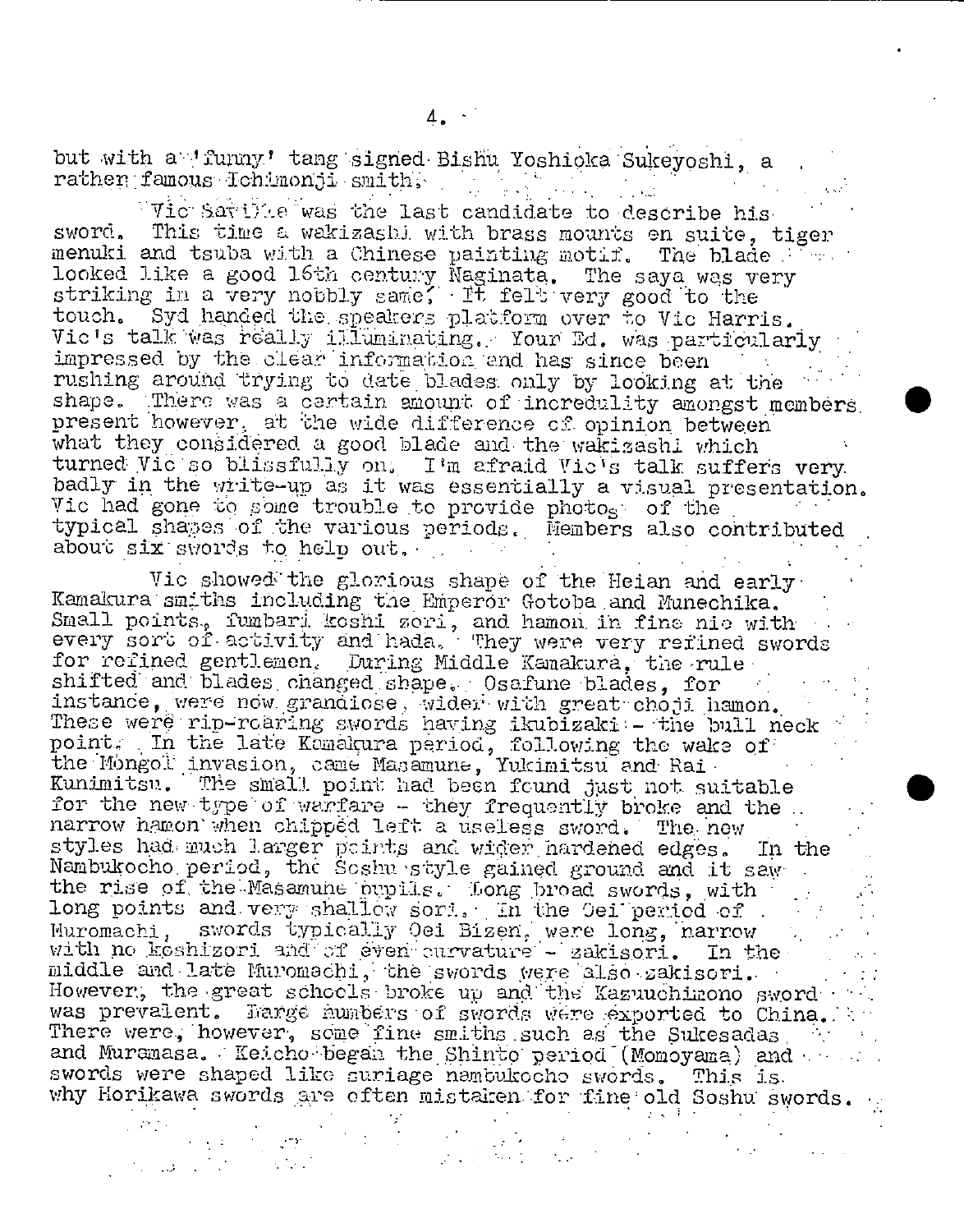After this time, degeneration set in, swords became hefty, inelegant and junky. The shape being largely dictated by the rules of behaviour of the Samurai and the progress in the study of Kendo.

December: Andy Ford on Horimono and Films

This meeting and the last were really of great interest. We really were honoured, Vice-President Syd Divers introduced to the meeting, Inami Hakusui and his son, Tomiko Hakusui who were on a visit to various sales. If you stop for a moment and think of the impact of Inami Hakusui on sword collecting outside Japan, you would realise that you are in the presence of an historic personage. His book, "Nippon-to, The Japanese Sword"; was the first book written for the outsider - he is to me, the Father of post-war collecting in the West. The meeting broke into spontaneous applause at the end of Syd's introduction.

Another visitor was Yasuo Watanabe; Dick Scofield had told him to come along. He is here for a year as an electronic engineer for the Japanese Government liaising with the Decca Company. It is pleasing that visitors are coming along: let's make certain we go, out of our way to extend them a friendly welcome.

Our good friend Lt.Col.C.J,Smith and his lady also had dropped in; he was really moved and delighted to meet the Hakusui 's again. When in Japan many years ago, he had spent every spare minute he could in the fascinating atmosphere of their shop. Bon also introduced a representative from Sothebys, Graham Newell who is also a prospective member.

Syd announced that Tomiko had kindly donated four copies' of'his new book' on Tsuba to the Club. This very acceptable gift which was very warmly received, caused some difficulties as to who should receive them. Alan Bale, Malcolm Kesson were chosen. Alan for his contributions on Tsuba for the Society's evenings, and Malcolm for his exploration of the craft of Tsuba making. Our President also thoroughly deserved a copy. Tomiko, seeing our indecision said that he would send over another ten copies for members of the Society. A very generous gesture from which some of our Northern members might benefit. One very sour note emerged. It was announced that there were complaints from the Princess Louise management concerning the 'state we left the room. Fag-ends on the floor, spillages,etc'. to the extent that we are on the point of being asked to leave.

 $\bullet$ 

Everyone seemed mystified by the complaints and Bill Baxter is trying to assuage their wrath. However, the situation is very serious and if eviction came we could probably not get 'back to the Mason's again. We really all must' pull our socks up. Having said that, I realise that I left my glass on the bar upstairs. Maybe this adds up when everyone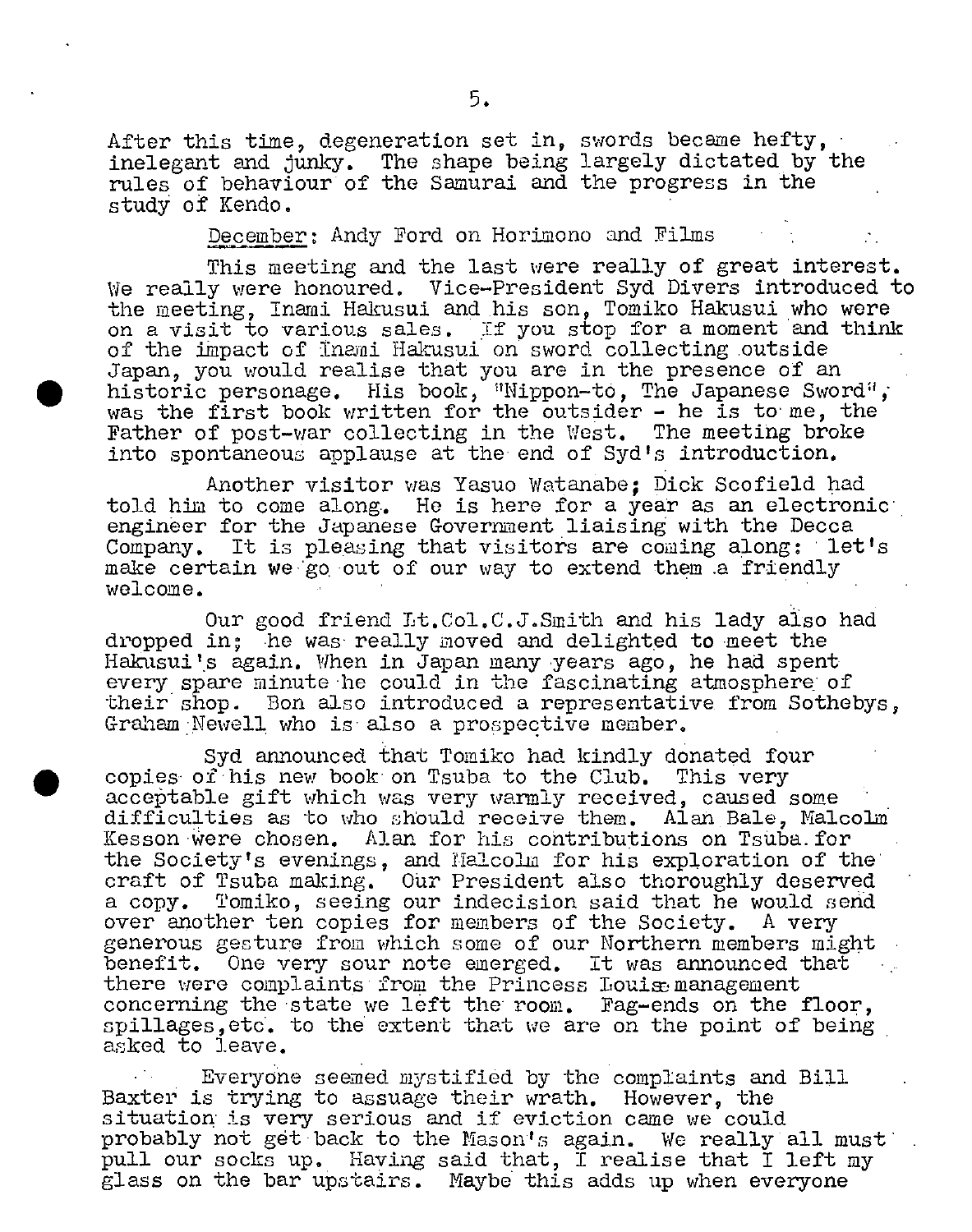does the same. The same  $\frac{1}{2}$ 

Andy announced his talk as the non-event of the season. He had read around a bit particularly with reference to the book "Horimono" belonging to Bon Dale. Here is a run down of Andy's notes which pretty well cover the subject: we find the earliest horimono on swords excavated from tumuli and from the Asuka period. For example, "Aodo tsukagashira kin kusari chuhei mei tetsu gatana", a sword excavated from a tumulus on Todaiji yama of Tenri city, and: 'Gin zogan mei kan dachi' excavated in Edafune yama, both have inscriptions on the blade stretching from kissaki to hanabhi.. The kinzogan on the first: sword has 24 characters : 'Chuhei' period is about the end of the 2nd.century. The inscription on the second sword is along the back.

The sword with horns on page 91 of Bon's book, is the property of Isonokami shrine in Tenri city, and is known as 'Nana saya no tachi' (sword with seven branches). There are inscriptions on both sides relating to the date, method of  $\sim$ manufacture, purpose, and maker's name. The inscription on the  $\blacksquare$ ura appears to have a beautiful meaning. 316 AD.

.

#### Asuka period

Treasure swords of Shitennoji temple in Osaka, 'Shichi sei noken' (seven stars sword) and 'Heishi sho rin no ken' (which is in the ura koshi in kinzogan). are the oldest swords. which did not come from excavation. They are said to have been the swords of Shotoku Daishi. Shich sëi ken has a gold inlay of seven'.stars on the blade. There is also extant a bronze sword with seven stars on the blade. Shichiseiken is finely:mounted: in karadachi style in . gold and silver. In the ledgers of shosoin there are descriptions of Karadachi and Kara (Chinese) styles of mounting. What is what?? Possibly:. Chinese style meant a Japanese blade in Chinese style  $\sim$ mountings; .;. Hcishishorinken is 'a Chinese sword in all probability.

Next period. Nara period .... Kogarasu maru has naginata hi... Not certain of date of this sword. Also shinogi bi.

Heian period. These swords sometimes have bohi. Example... . Here a moritsugu sword with sanscrit and shin no kurikara ryu in the groove. These swords also have the makers name engraved on the tang.

Briefly.; Horimono have been carved since Heian and early kamakura periods. The primary purpose of Hi is to lighten the blade. We can tell the grade of a smith from examination of the hi. In old times Buddhist images Shinto gods and sanskrit In old times Buddhist images Shinto gods and sanskrit were popular, the impression we get is that the smith invested his beloved sword with the guardian who kept his Own, self.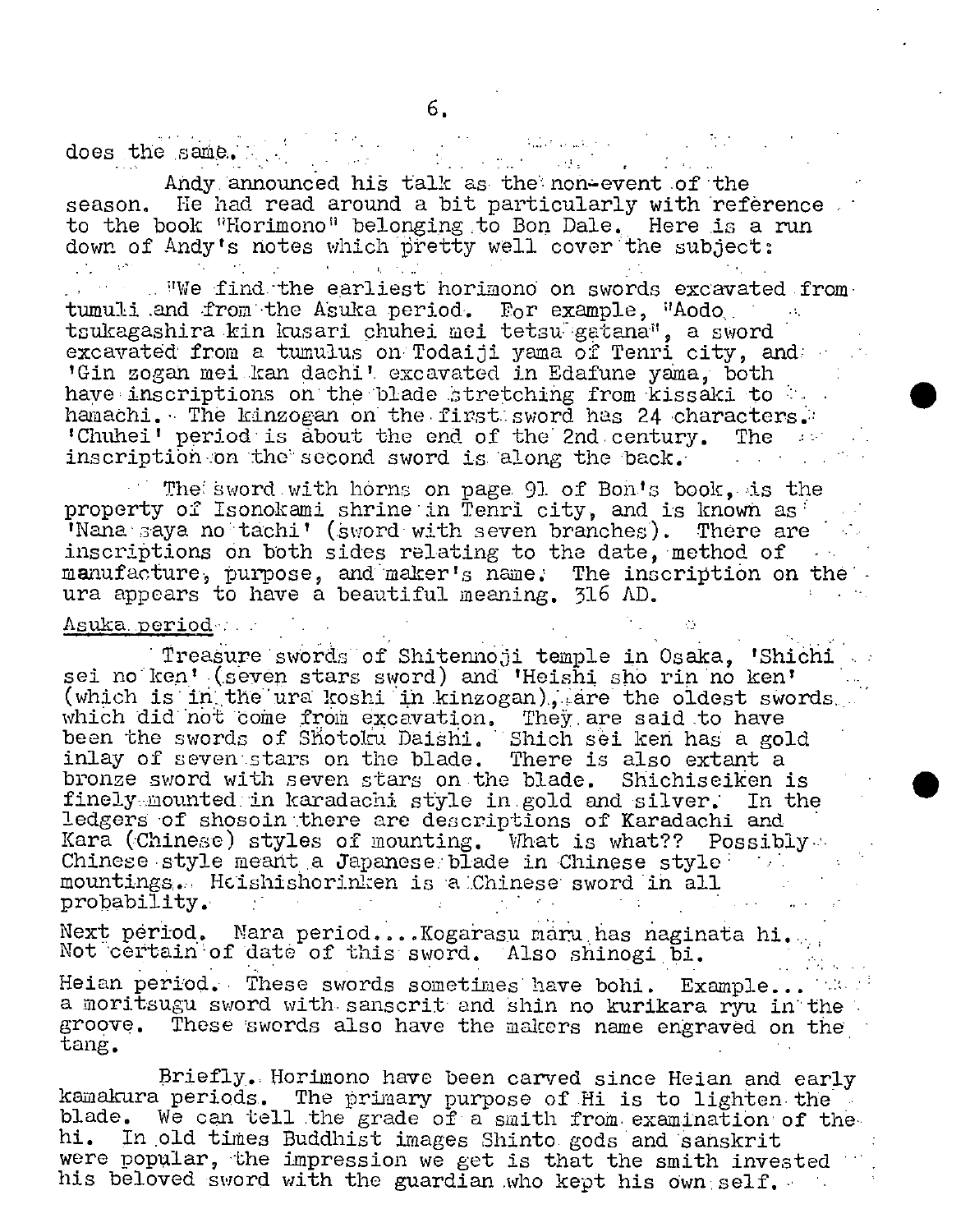These' early engravings are simple and high quality. Buddhist subjects have the dignity we find in old buddhist paintings.. With the shinto period we are struck with the skill of the engraver and the beauty of his work, the engravings themselves lack taste.. Old swords mostly had simple motifs cut by the smith, but from the muromachi period there are specialist engravers. So engravings are of three kinds: Utility, Religion, Decoration: reflecting the character of the engraver and in later days especially, the desires of the customers. I would later days especially, the desires of the customers. hate to think of a samurai of Nabeshina han wearing a sword bearing carp, plum or laughing good luck God without arms."

. Andy was prettyvwell served by Mole Benn who had lent some of his mouth-watering collection. The Nodachi with the double Horimono, the Nobukuni, the Umetada Myoju and the legendary colossal Wakizashi and more. Syd also showed two examples, . .

Hardly having time to top up our glasses, Mole set up the projector to show the first of two films sent over by Mr. Sayama on behalf of the N.B.T.H.K. The sound was simply appalling which didn't worry; us but the colour was superb. Both films were:somewhat 'arty', coloured lighting.used to produce dramatic effects on Armour, helmets, etc., but thoroughly enjoyable. Both were very similar in theme, showing the forging. and tempering of a blade and its polishing and many examples of National Treasures. All the familiar tachi, tsuba and blades of the glossy picture books, were shown off superbly. I thought the first film in particular was of the highest technical merit. The clearness of the hada and the hamon was outstanding and as anyone of you who have tried to photograph a blade in detail knows, this was a real achievement. But it was decidedly depressing to realise how fantastic these blades are compared to one's own collection. They had everything you dream about and then some - great swirling hada and crowded with activity plus of course superb form and beauty. I might add that the polish on these blades looked more than somewhat better than ours. Why are the tsuba so good? I certainly can see that they are good but what makes them that good?

Possibly my artistic appreciation needs proper development. The making of the sword in colour was particularly interesting. The apparent lack of precision in cutting the billets and selecting the sizes of the metal pieces made me think the process very hit and miss. No joke intended. What really shattered me was to see the large pieces of forging scale . . . blithely folded into the. metal. I wondered whether this caused the white grain pattern. of Shin Shinto hada, However, one cannot say that 'the method we saw was how the great smiths made their swords. As Vic Harris said, their methods are lost forever.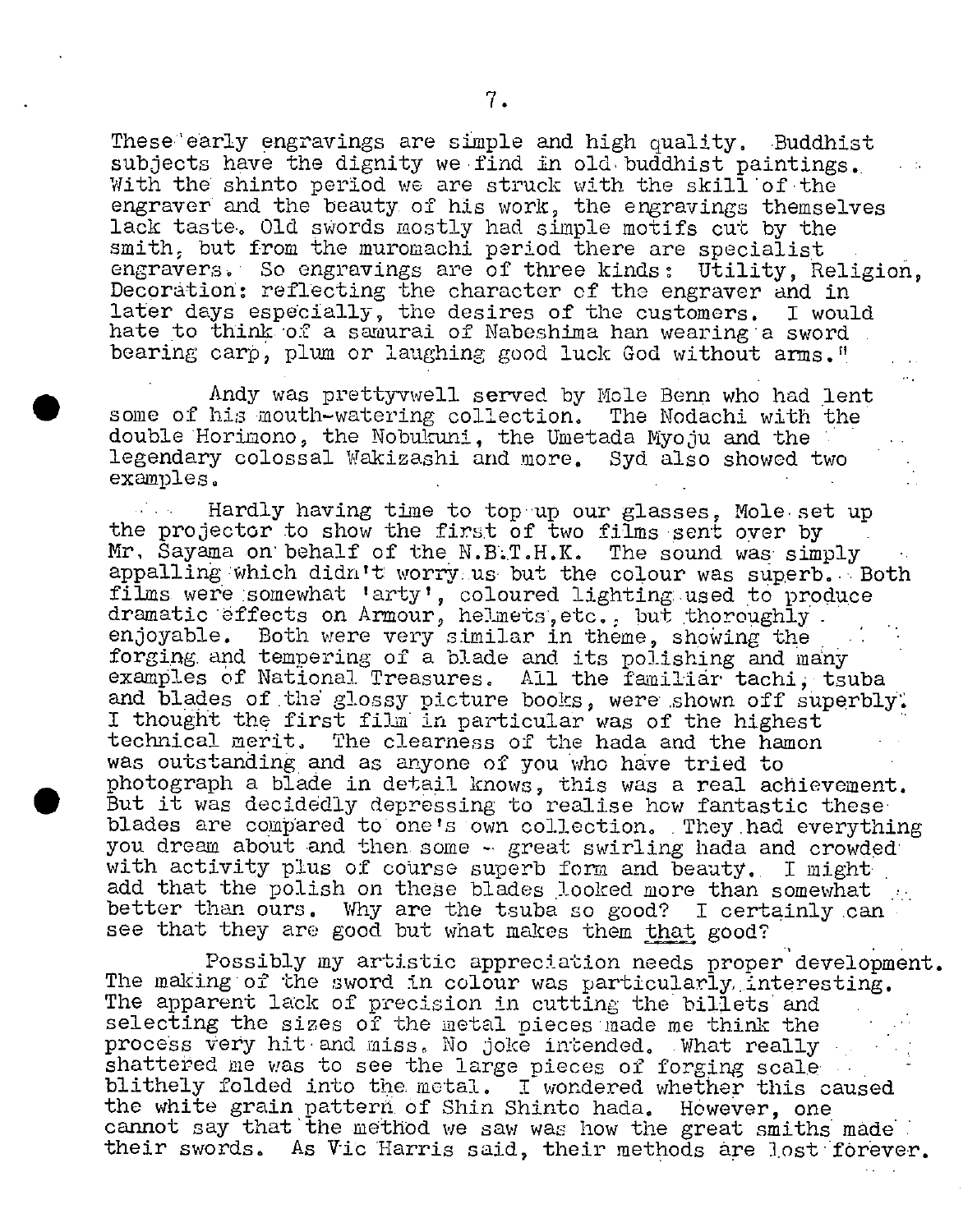Masahide published a book, which he has read, on how to make swords like Masamune etc. and the results whilst strikingly similar are still not in the same class as the genuine ones, and Masahide admitted it. The originals could well have been made by an entirely different method. Maybe: what we saw in the film inadvertently shows why latter day smiths are not regarded as superior artists. There were some excellent shots of a Kendoka practising Iai, magnificently, too... Then he walked into a bamboo grove and using a form of men cut, sliced' through bamboo about 6 inches in diameter very neatly and easily indeed. The most lasting impression of this kendoka was the fantastic speed and confidence and great style with which he placed his katana back in the saya. How he never cut his fingers off, I'll never know. He looked straight ahead with not so much as a glance at the scabbard mouth. I sure would like to see these films again and with luck will be able to on the 20th December at a special showing.

Apart from Mole's beauties, there were some interesting swords present. Roy Clarke had a real beauty. When I saw this tanto in shirasaya, I thought early Soshu den and what activity, fine nië and chikei, all sorts of things. At the same time I kept getting a little warning bell ringing in my head. Sure enough, this beautiful blade was made in 1926 by Hideaki, the President of the Muroran steel mills.

Andy Ford also has a very fine example of this man! work. Roy's blade was exhibit No.166 in the Ashmolean exhibition. Col. Smith had a very nice late Muromachi blade mounted as a tachi. The mounts were sentoku engraved with scrolls, the tsuba being cast massively with deep relief carvings of a dragon. The very good blade was signed Yamato no. Kami Fujiwara Tadayuki and well worth polishing.

.

I'must mention Bill Baxter's latest acquisition - a plain iron tsuba of rounded rectangular shape and with a bamboo design in relief. A few silver shells (?) and the result in absolutely mint condition, exuded tremendous quality. Very satisfying.

#### TO-KEN SOCIETY NORTHERN BRANCH

November Meeting. The November meeting of the Branch was held on Tuesday, November 16th at the Seven Oaks Hotel, Nicholas Street, Manchester. Fifteen members attended and were honoured by a visit from our new Chairman, John Anderson and M.Bernard Ic Dauphin from Paris.

Ian Bottomley ipfomed members that there was to be a price increase on the orders placed for items from Japan. The increase was deplored by all concerned, but it was agreed to. continue with the orders.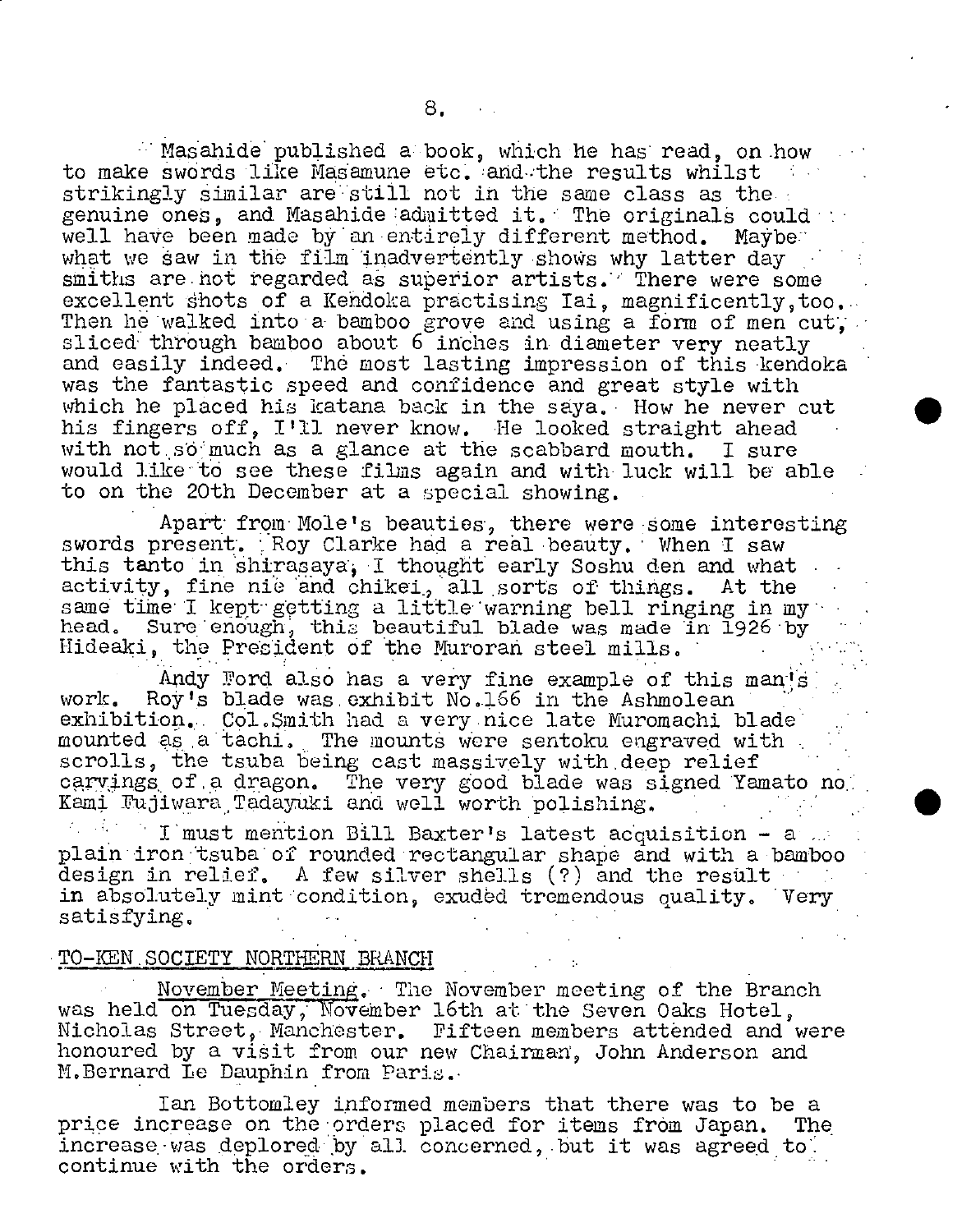The main feature of the evening was a talk by John Kilner on "Lacquer". John apologised in advance that none of the information he was to impart would be wholly new to the Society, but any lack of words was outweighed by the beautiful collection of specimens that he had brought along. He gave a brief introduction to the sources of lacquer, its nature, collection and storage, and mentioned some of the various types. He then began to describe the objects on show, which were passed round the room with a delicacy of touch usually reserved for signed Nara blades. There were some perfect "inro" specimens, with deep, lustrous browns, delicate mother-of-pearl and flashes of gold, each topped with a finely carved "netsuke". There were boxes, jars, and items of sword furniture. In all a fascinating evening, and we are indebted to John for allowing us the opportunity to examine such craftsmanship at close quarters.<br>Permusering reperings

## FORTHCOMING MEETINGS

Tuesday, January 16th, 8.0 p.m. "The Japanese Warrior Monks" by Stephen Turnbull, illustrated by. slides and tape recordings.

Tuesday, March 15th, 8.0 p.m. "Polearms" by Ian Bottomley. If you have any please bring them along (including the shaft?!)

#### EDITORIAl

 $\sim$ 

Another year has slipped away. Time seems to accelerate as one gets older. For the Society it's been an important year. The Shinsa was held and many important visitors graced our • The Shinsa was held and many important visitors graced our<br>meetings. I would like to extend our Christmas Greetings and<br>grateful thanks to Mrs. Luckett, who masters my writing and types the script. She most probably knows more about Japanese phrases and words than I do. Many thanks Mrs.Luckett!

Also may I send best wishes to all our friends - the corresponding members who are linked by this Programme of ours, all around the world. Especially, those to whom I owe letters. Ifll get round to you eventually. Just to keep. your minds' ticking over, we've arranged another little quiz to go with your turkey.and Christmas' pud. Lastly; a special word of thanks to Malcolm Kesson who at a last minute request by yours<br>truly, came up with the special cover design. truly, came up with the special cover design.

## THE CHRISTMAS QUIZ

For you armour buffs, John Anderson has set these posers.:

# Quiz Questions - Armour

1. Name the 7 principal portions comprising an armour.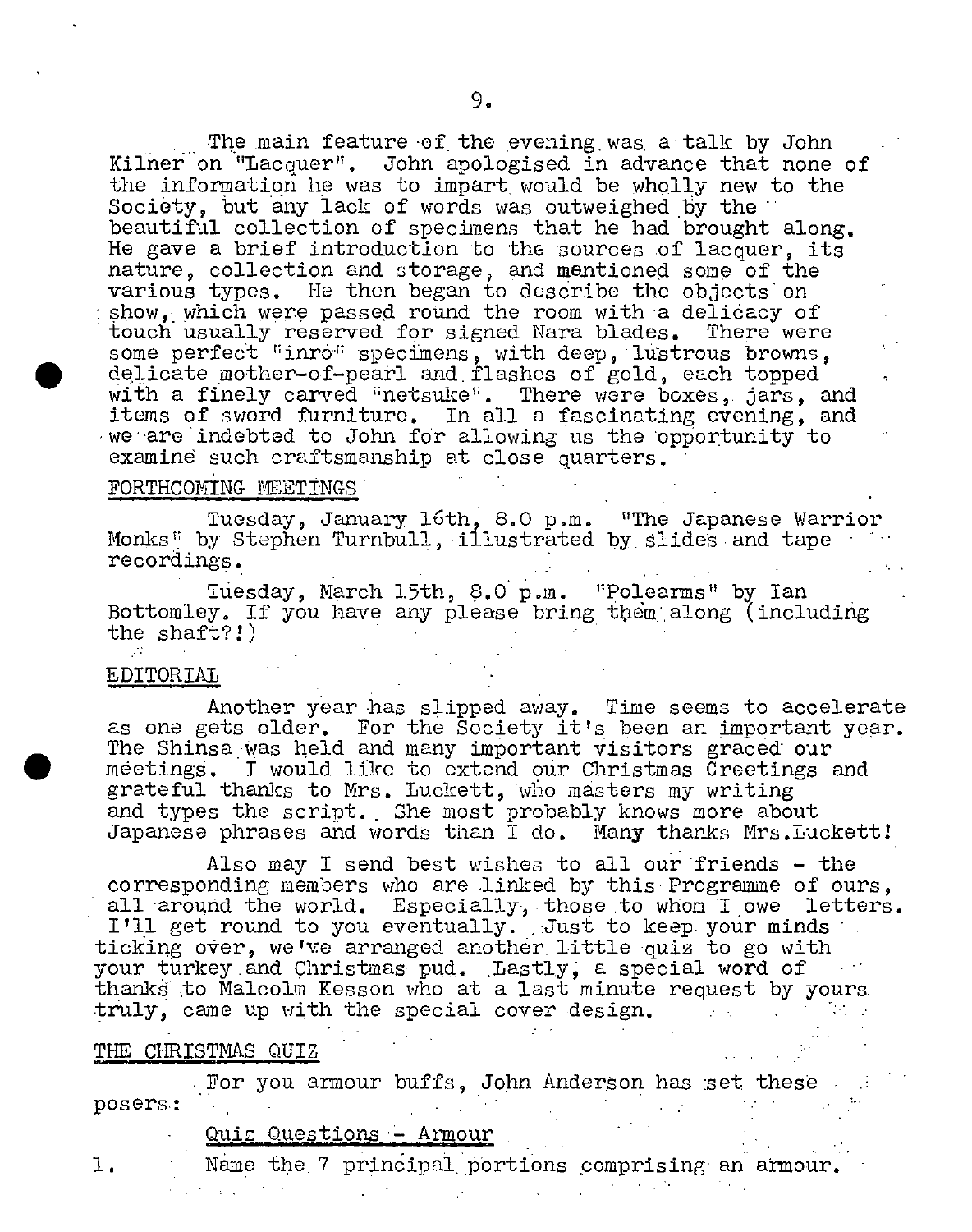10.

| 2.<br>What function did the bow on the back of some cuirasses<br>perform?                                                                                                                                                          |
|------------------------------------------------------------------------------------------------------------------------------------------------------------------------------------------------------------------------------------|
| 3.<br>Give the name of the flag often worn on the back of<br>an armour.                                                                                                                                                            |
| Name 3 famous armouring families.<br>4.                                                                                                                                                                                            |
| 5.<br>Name 3 styles of cuirass.                                                                                                                                                                                                    |
| 6.<br>At what period was the 3 plate Hineno helmet introduced?                                                                                                                                                                     |
| 7.<br>In what 4 positions were helmet crests worn?                                                                                                                                                                                 |
| 8.<br>When were Kiwame Fuda (documents) first introduced and<br>by whom?                                                                                                                                                           |
| 9.<br>Give the names of three helmet bowl shapes that refer to<br>mountains.                                                                                                                                                       |
| 10.<br>What two names are given to the decorative mount for<br>the hole in the top of a helmet?                                                                                                                                    |
| And for us sword enthusiasts, Vic Harris asks these questions:                                                                                                                                                                     |
| Pick out the mistaken characteristics among the following:-                                                                                                                                                                        |
| Ko Aoe Sadatsugu - 1. Inscription is Tachi-mei<br>2. Yasurime is Osuchigai<br>3. Many of his swords have saka choji hamon<br>4. The kitae is tight koitame with mokume<br>mixed and jinie with jifu<br>5. He specialised in tanto. |
| Osafune Nagamitsu 41. Large kissaki, wide shallow blades<br>2. Nioi based choji hamon with ashi and yo in<br>profusion<br>3. Boshi is 0-maru<br>4. A beautiful Bo-utsuri                                                           |
| Who made these swords:                                                                                                                                                                                                             |
| a) Length 2 shaku 3 sun 8 bun, shinogi zukuri, iori mune, ikubizaki,<br>wide blade, koshi zori, overall a boisterous extravagant blade.<br>$Kifap$ is tight inditame hade, proprietive midnes when $\mathbf{a}$ leaves.            |

tae is tight koitame hada, prominent midare utsuri, hamon' is nioi based o choji midare with kawazu no ko choji mixed, many ashi and nioi guchi is shimari, the boshi swells out a little with slight midare komi. There is about 1 sun kaeri in rather togari style on the boshi. Rather broad grooves are cut on ura and omote. The sword is Osuriage with a gold inlay inscription. inscription.

b) Length 9 sun 2 bun, Hira zukuri, iori mune, natural blade width, thin blade, saki zori, kitae is itame hada tsumi with slight shirake feeling (white); on ura and omote there is a large koshiba style hamon with gonome, and on the upper part of the blade the hamon is a konotare with gonome mingled and small ashi with thickets of nie. The ura and omote are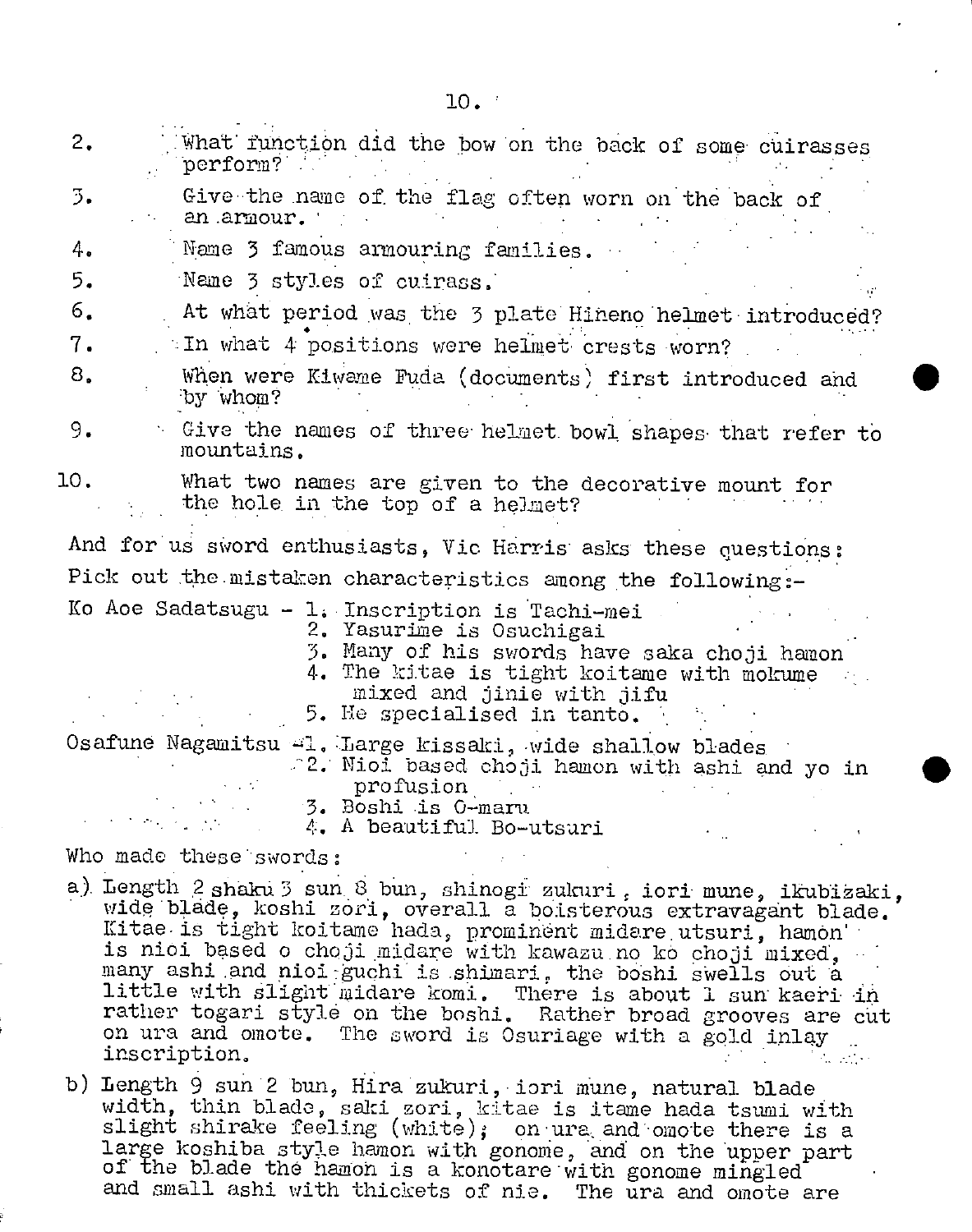the same. The boshi is midare-komi with small maru kaeri. In the middle of the omote is a rather stunted So no kurikara, and in the middle of the ura is a similar gomabashi with rendai.

#### Answer those questions:

- 1. How did a fine samurai choose a sword?
- 2. Why were swords of only 2 shaku length produced during the sengoku period?
- 3. What is like the milky way?
- 4. What kitae do we find on yari.
- 5. What is a Tengu?
- 6. Who taught Yoshitsune swordplay?
- 7. Blades of which periods are of almost uniform width?
- 8. Blades of which school are often mistaken for fine old Soshu work?
- 9. What does Fudo san hold (Japanese)?
- 10. There is an bld story of a man who mistook a rock for a tiger which had killed his father, and threw a spear right through it. Which smith may have named himself with this story in mind?
- 11. Tarito of what period are uchizori style?
- 12. What is the connection between Hankei and Norishige?

 $\forall$ ic says that some of these questions are really difficult so it's a real test. I don't have the answers and am scratching my head too! Answers will be in the next Programme.

#### JAPANESE CINEMA .

Bill Barter has tried to get some information well in advance. Make the most of it.

Throughout January there will be presented at the National Film Theatre, Waterloo, S.E.l.a season of films directed by Mizoguchi and Ozu and others who can be considered as first generation Japanese film-makers, i.e. those who commenced activity in the 1920's. The National Film Theatre is run by the British Film Institute and unless you can get. a member of the B.F.I. to take you as his guest, you will need to apply for Associate Membership - this only costs £2.00 p.a. and allows admission together with 3guests. Seats are bookable at 40p and 50p with a limited number of unreserved at 30p, The demand is usually pretty heavy and it is advisable to book well in advance to avoid disappointment.

A different film is shown each night and there are two performances, usually at 6.15 and 8.30.

Concentrating on "costume" and "action" pictures, the following are particularly recommended as being most likely .to. please and interest To-Ken members:

 $\boldsymbol{\sigma}$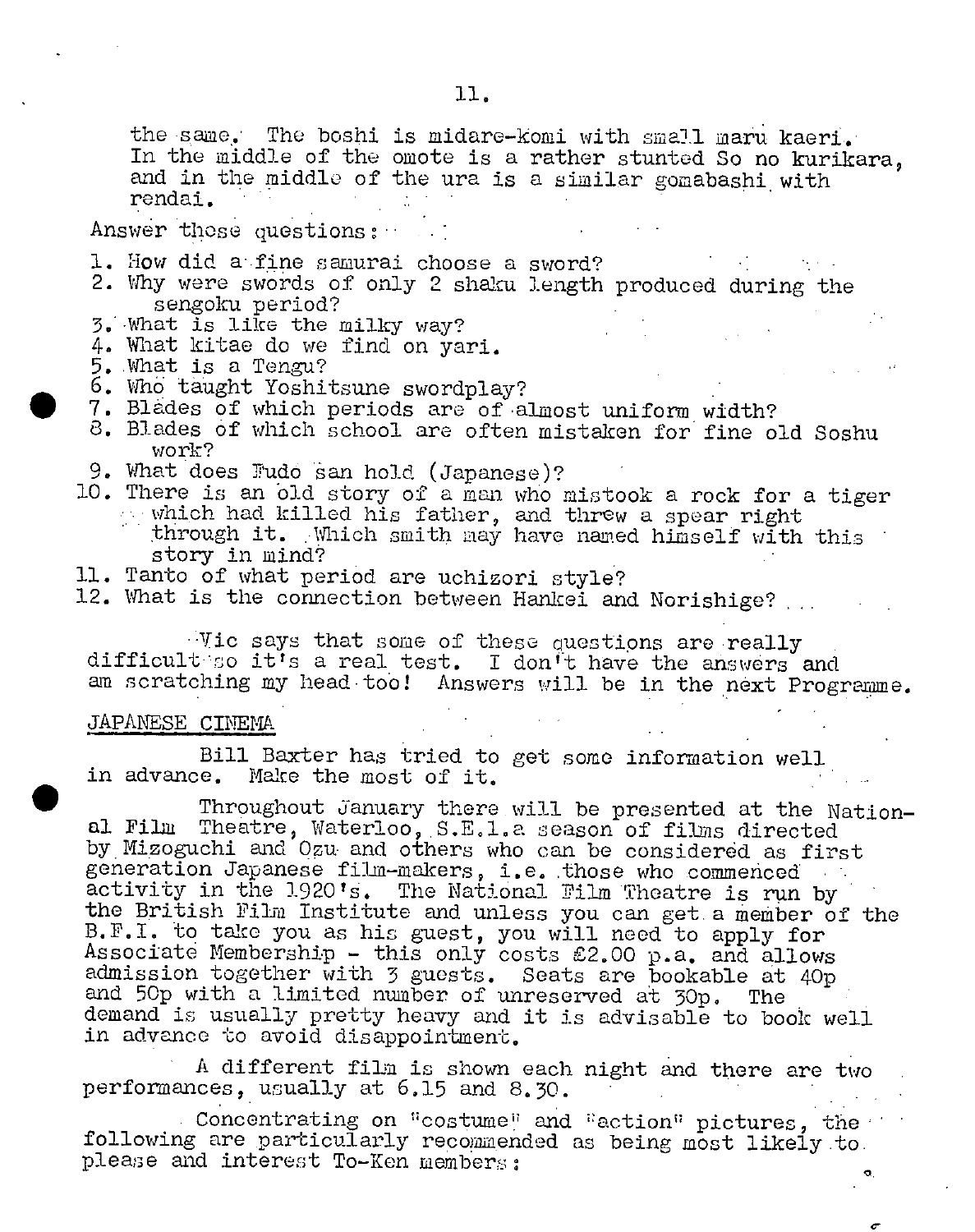12.<br>100 (December 1995) - 1995 - 1996<br>100 (December 1996) "YOJIMBO" (Dec. 28th and Jan. 4th) TOSHIRO MIFUNE destroying 2 rival gangs single-handed.

"LIFE OF 0-HARU" (Dec.29th). The decline of a courtesan to beggar, Brief appearance of MIFUNE - he had yet to achieve true recognition when this was made (1952).

"SHIN-HEIKE MONCGATARI" (Jan,lst) Story of the clash between the TAIRA clan and warrior monks.

FI*1*TE SCOUTS (Jan03rd), Wade in 1938and 'dealing with the S±no/ Japanese War.

"SANSHO DAYU" (Jan.13th) An 11th century setting and considered as MIZOGUCHI's most atmospheric period piece., action

packed, combining barbaric violence with courtly opulence.

"UGETSU MONOGATARI" (Jan. 30th). Superb photography - a ghost story with a war-torn medieval background.

There are many other films showing in this season with either a quieter or more modern setting and a visit to South Bank almost any evening in January should be well worth while.

#### HILT BINDINGS

Dave Parker has been told by Mr. Sayama that it is necessary for both Fuchi and Kashira to be supplied with the hilt when sending for rebinding. Of course, menuki as well. Without the Fuchi, which some members do not send, the correct spacing cannot be obtained and possibly the fuchi will not fit properly. So in future, please send all the bits.

#### OSHIGATA, .. ..

 $i$   $A$  reminder to new members who may have difficulties  $\ldots$ in reading tang inscriptions due to inadequate references. that if they care to send a rubbing (oshigata) of the tang, addressed to Fred Stride, Preston Cottage, North Road, Preston Park, Brighton, Sussex, he will check it for them and send them all available information he has on the swordsmith or inscription. Please remember to make a careful rubbing of the whole tang,  $\cdots$ both sides, not just the insôriptioñ.

# STOLEN SWORDS'

For some reason not apparent to anyone the following two items were omitted from the last Programme, In addition to these, I have since heard that Deneys Bowers at Chiddingstone Castle has had great success in tracing finally swords stolen from his collbction' several' years ago. ' No details are yet available about this because I gather there is a court case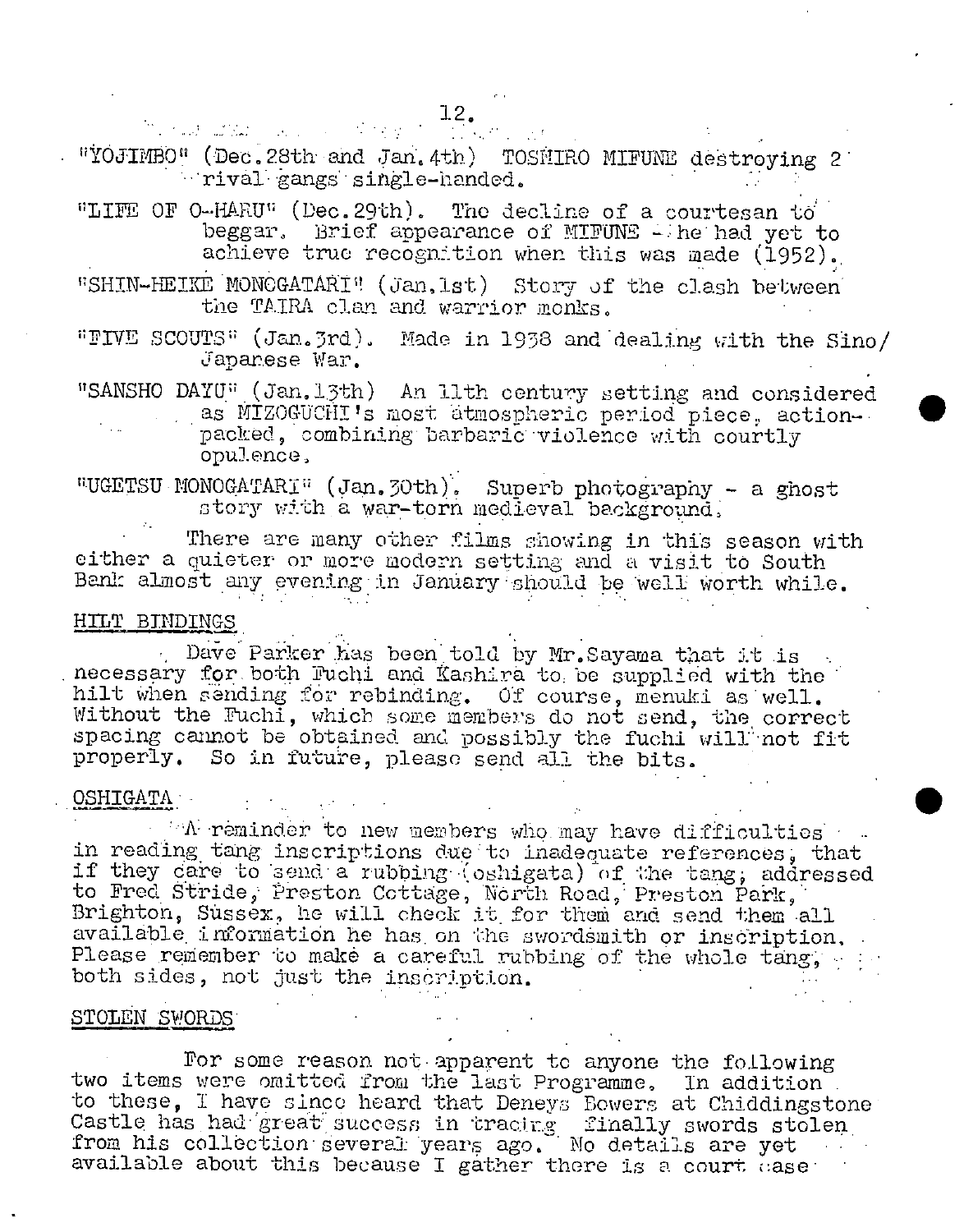pending; More when, this has taken place, but, it is good news anyway $\ldots$  :

# <u>IHON TO KEN SWORDSHOP,</u>

Reported stolen from Mike Dean's sword shop in St.Giles High Street, top of Charing Cross Road, London. A hiratsukuri dirk, about 9 to 10 inches long, in mint new polish condition in shirasaya. Signed YASUMITSU. Stolen about first week in October. Information please to Mike Dean or To Ken, headquarters..

## IT PAYS TO ADVERTISE

Members will remember a printed enclosed leaflet in the Programme some months ago, concerning two blades belonging to Bon Dale, Isenokami Kuniteru and Bungo Tsuneyuki, legally described as "Lost or mislaid", missing in fact, for nine and a half ypars,' no less. 'Eon Dale is pleased to report that these two blades have been returned to him, together with a third' blade', Bizen Sukesada, missing in the same batch, which belongs to Basil Robinson. So, tell the world about your losses, this is the, only way we can put a stop to this petty pilfering by small mean people.'

## ITEM

In this age of rising costs and increasing "do it yourself" we make no apology for re-publishing this article, by kind permission of the Southern Californian- To-Ken Kai, for the benefit of our members who haven't seen it.

Refinishing Lacquer Scabbards by Bill Blackstone

In response to a request from Laurie Allen of Australia, Bill Blackstone prepared the following suggestions for a do-ityourself lacquer refinishing job. Believing that others will also benefit, we publish it herewith:

Materials -- Quick drying automotive lacquers are most convenient as these can be obtained in any colour, standard or mixed to order, in small quantities. Some firms specialise in touch-up lacquers to match any automobile colour and will mix to order. Also available in paint stores are spray cans with a limited colour assortment in case you do not have a spray gun. Colours - Assuming that you have had little or no experience, it is suggested that you confine your efforts at first to opaque colours such as Black, Green,

Brown or Red. Transparent colours are very tricky to use and should not be attempted until you have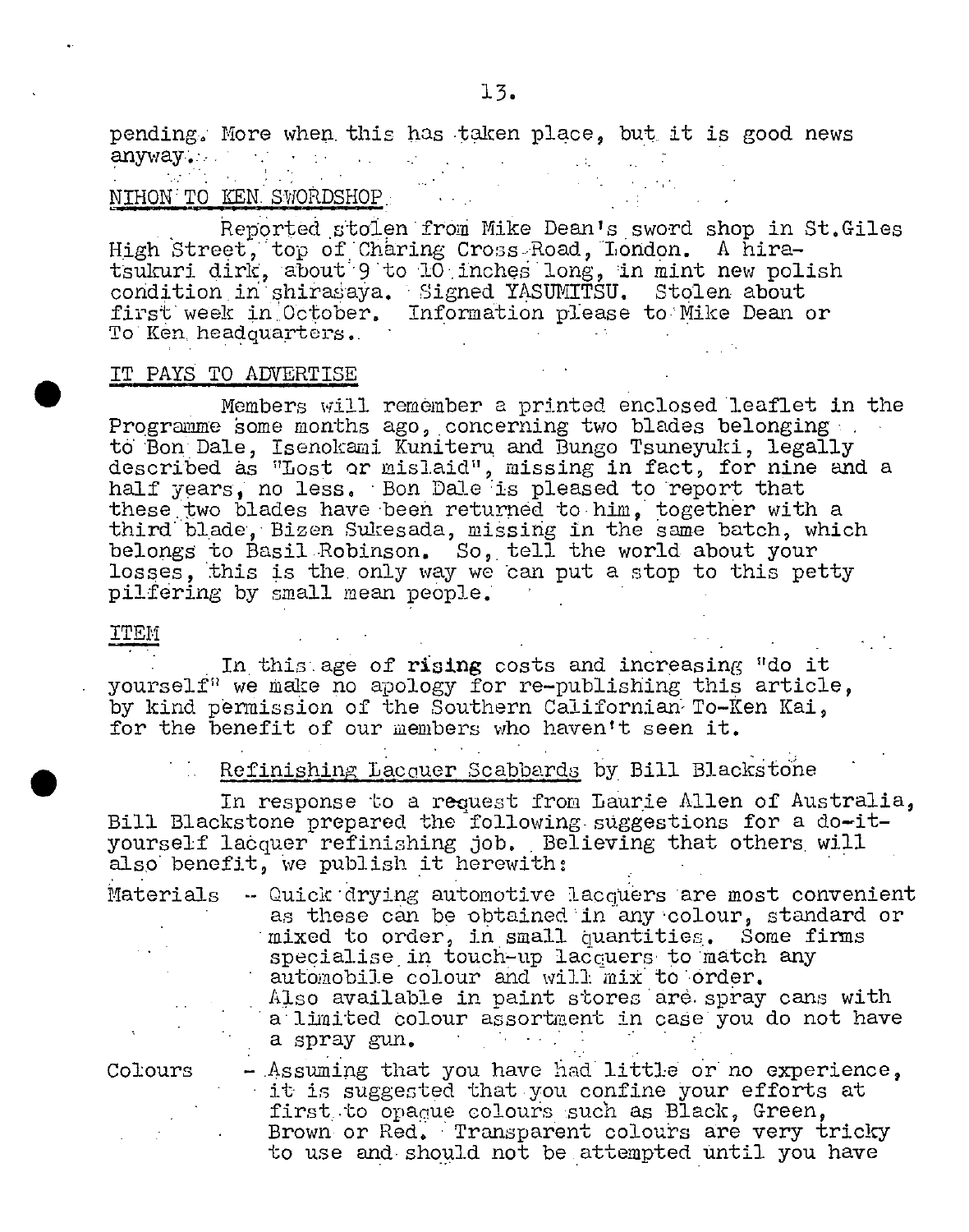| attained some skill from practice. Do not use a<br>stock black if you can have one mixed to order.   |
|------------------------------------------------------------------------------------------------------|
| It should be made from Thalo Green, Cobalt Blue and                                                  |
| Burnt Umber - this produces a black that is rich.<br>and deep. Varying the percentages it can have a |
| brown or blue tinge. Some old Japanese lacquers                                                      |
| were pigmented with ground beetle wings and bodies                                                   |
| which produced a black-brown colour. Reds will be                                                    |
| matched by eye and the automotive colour men are                                                     |
| usually pretty clever at matching anything. Make                                                     |
| friends with the colour man and he may let you do                                                    |
| your own experimenting. Small spray-guns are<br>available second-hand quite cheaply.                 |
|                                                                                                      |

 $\verb|Fillers, ...| =$  . Dents cannot be sanded out and must be filled and • **first.** For this again the automotive solid lacquer paste filler is good. It comes in a paste form  $\sim$ like toothpaste. It sands extremely smooth and takes the paint well. Spackling paste of the synthetic variety in small cans also works very. well. You can apply it with a finger, smoothing 'it as you go. Don't build it up too high asyou have to sand it down again. With either filler, let dry 8 to 12 hours before sanding.

Abrasives - Provide yourself with three grades of garnet paper- $2/0$ , 3/0, 4/0. Goarse paper scratches too deeply. Do not use ordinary sandpaper as the grains work. loose and may gouge deeply. Also needed is  $4/0$ stool, wool';

Other tools- A file about  $12^n$  long that will fit into the scabbard is handy to hold the saya while working on it. Placed vertically in a vice, it holds the saya while spraying,  $\mathcal{L}^{\mathcal{L}}(\mathcal{L}^{\mathcal{L}}(\mathcal{L}^{\mathcal{L}}(\mathcal{L}^{\mathcal{L}}(\mathcal{L}^{\mathcal{L}}(\mathcal{L}^{\mathcal{L}}(\mathcal{L}^{\mathcal{L}}(\mathcal{L}^{\mathcal{L}}(\mathcal{L}^{\mathcal{L}}(\mathcal{L}^{\mathcal{L}}(\mathcal{L}^{\mathcal{L}}(\mathcal{L}^{\mathcal{L}}(\mathcal{L}^{\mathcal{L}}(\mathcal{L}^{\mathcal{L}}(\mathcal{L}^{\mathcal{L}}(\mathcal{L}^{\mathcal{L}}(\mathcal{L}^{\mathcal{L$ 

Procedure'- If saya is split, re-glue it, remove all loose material, repair fittings, if grease is present, remove with lacquer thinner, and mask fittings that are not to be sprayed.. Work inside - moderate temperature - some ventilation, good light. Wear old clothes and have some thinner handy to clean - your.hands,etc, Choose a: spot that won't be hurt by your mess I Give the saya.a light coat of lacquer which will show up the imperfections you are going to have to fill. Now start filling the holes. Dip your forefinger in the filler and spread. it. as evenly as you can. Let the filler dry thoroughly and sand it. Again spray with a light coat of thin increase it as in the same important as lacquer to show up any imperfections and fill again until the surface is perfect.

 $\mathcal{P} = \bigcup_{i=1}^n \mathcal{P}_i$  ,  $\mathcal{P}_i = \{1,2,3,5\}$ 

- 
-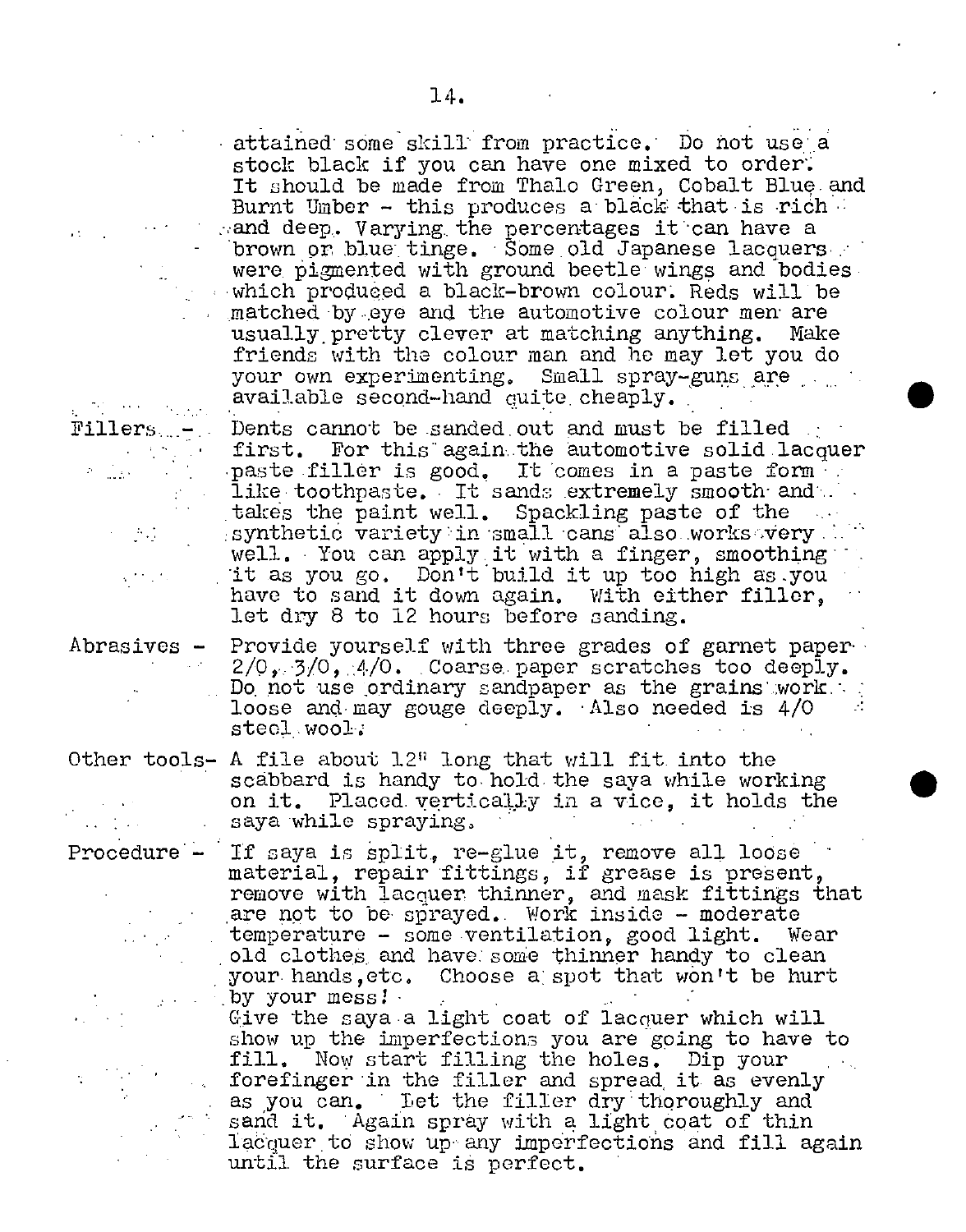$\blacksquare$  I apply material very heavily, this takes practice, otherwise you may have a run or a sag in the lacquer. If your spray gun clogs up, thin the lacquer. If you get a run let it dry hard and sand it out hefore:proceeding. Too much hurry will cost you time and frustration  $-$  just take it slow with lots of patience. If applying the lacquer thick doesn't seem to work, apply in many thin coats. Usually about six coats are needed. If the surface is smooth enough it is not necessary to sand between coats as lacquer bonds to lacquer without roughing the surface.

Let's aâsume that you have finished painting and all is well. Study the piece. If you are happy with it, leave it,<br>alone. If it looks like it could stand some rubbing out, there<br>are many ways to do it are many ways to do it.

1. Use paste wax and the 4/0 steel wool. Rub in one direction only  $-$  the steel wool is the abrasive and the wax a lubricant to keep the wool from cutting in too deeply. Rub. about 7 or 8 strokes always in one direction and wipe off the residue with a rag. Polish with a soft cloth. Repeat if needed.

2. ' Women's face powder - Dip your forefingers in face powder and stroke in one direction about 10 strokes., Wipe and study the results. Rottenstone is a good substitute. A furniture finisher can give you some good advice on how to go about this technique. You can try making a paste of the powders with oil. Unfortunately, no two situations are alike so it ends up in a trial and error operation. I do a lot of restoration in fact, I have possibly put together about half of my collection by trading services for pieces. Over the years, I have assembled materials to make sayas, handles, samó, horn' • fittings.

Just be patient. If you don't.feel like working on the piece, leave it alone - errors make for discouragement and failure.

#### SALESROOM by Bon Dale

This will only be brief. There has really only been one sale of any note so far this season, that at Sotheby's, December 8th. Christies will forgive me, I'm sure, and certainly no slight is intended when I say that their November sale contained nothing of real importance to the discerning collector of Japanese swords. The only really interesting item in that sale was the late Dr.Robert Mills' blade, with a gold attribution to Sadamune. This fetched a good price of 480 gns., a bold speculation on the part of the buyer. It is either worth ten times that price, or is worth a tenth of the amount. Only a trip to Japan will reveal the truth. Knowing something of the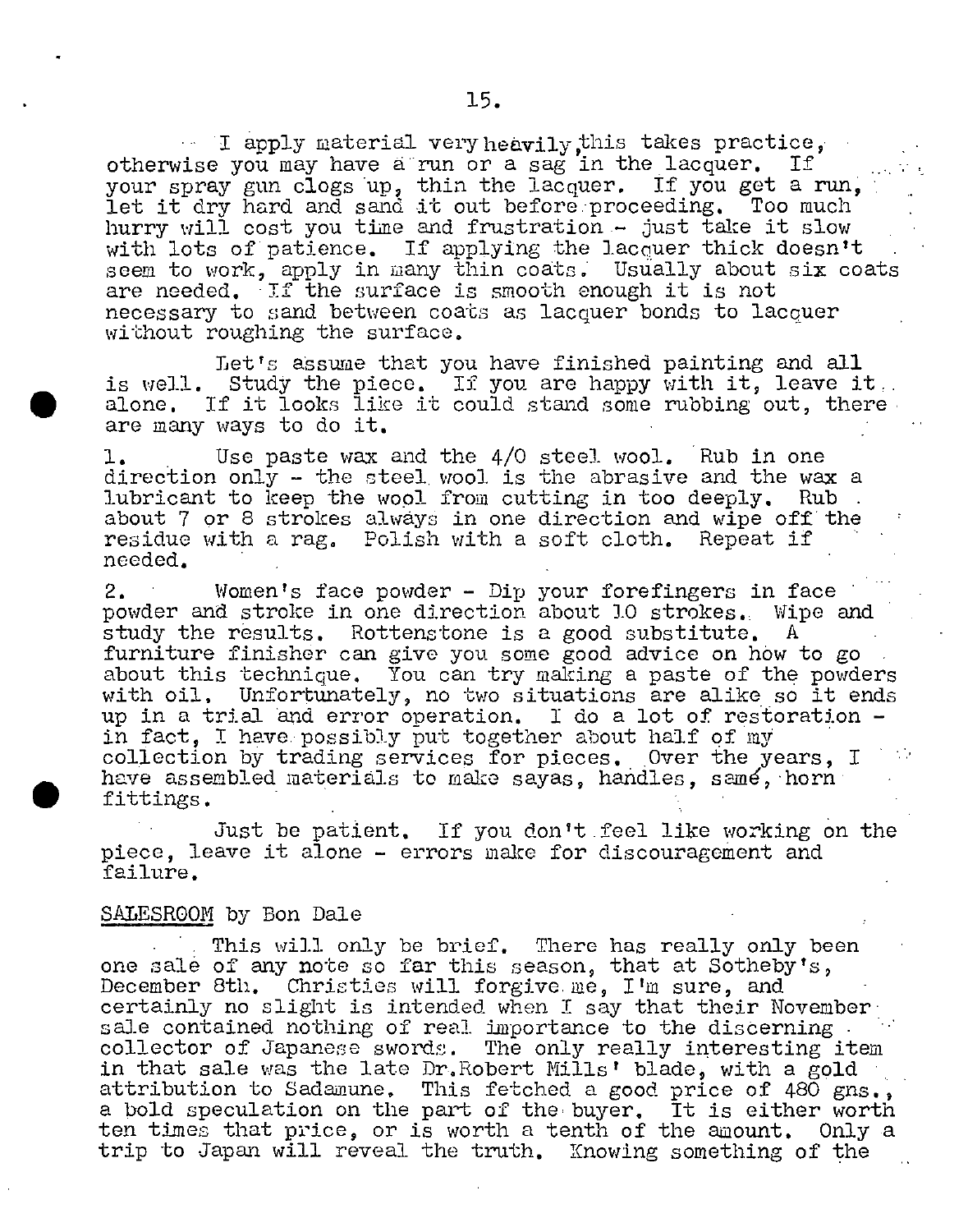past history of that blade I can reveal that it was originally found, many years ago, nailed above the fireplace of a farmhouse in the West Country. At that time, it was entirely and completely black, except for the beautiful kinzogan mei on the tang. It changed hands a time or two, it could have been mine with a very slight effort, about twelve years ago, but it finally landed on Bob Mills lap, who cherished it and cleaned it and gave it its present rudimentary polish. Without any doubt, but for his untimely death last year, it would still be with him.

. Sotheby's December Sth was a good sale, with an interesting: selection of swords and many lots of tsuba and fittings. The presence already reported elsewhere, of the Inami's at the salo helped to heighten the tension and expectation of high prices. This expectation was certainly fulfilled, but it is interesting and very instructive to note the form these high prices took. For example, on the swords, Lot 3, a beautiful sword, mis-catalogued as "Dodanuki Kami Hirosuke - a Shinto smith appearing. to be unrecorded by Hawley". How the good cataloguer arrived at this conclusion I don't know. Don't worry, we all make mistakes! I'm certain Inami correctly read the signature,  $I^r$ m sure I did, and by the price attained there were some others too. The swordsmith was Dodanuki Kozuke no Suke, a good smi±h, Keicho period, and in this case a very finely worked blade. It made &560. mcmi was the underbidder, modesty forbids me to name the buyer.

Another fine lot was a Daisho, Lot 42. This made 8950, and again Mr.Inami was the underbidder. He was unlucky again on the highest price of the sale,  $\pounds1,150$ ., for another Daisho Lot 44; once more the underbidder. I'ay this with no disrespect to our Japanese friend, but I make the point to emphacise a fact which may have escaped collectors so far. If one is sure, and  $I = I$ stress the  $\mathbb{R} \mathbf{i} \mathbf{f}^n$ , one is sure of one's judgment on a blade, then one can outbid the Japanese sword dealer. who has come over here to buy. He is at the disadvantage that he is buying to sell at a profit, and has to ship the goods half way round the world before he can even start to make this profit. Therefore his maximum bid must be less than actual value to him of the sword in Japan. So take heart, do not necessarily be dismayed by sight of the quiet and inscrutable Japanese expert sitting there in the salesroom. But! take care you know what you are about, the Lot you are outbidding him on could be his!

to an interesting conclusion. Mr. Inami knows his tsuba without any doubt, he paid some very good prices at Sothebys on Dec. 8th. It seemed to me that he was not outbid on any tsuba lot for which he went. For example, Lot 71, an unheralded and unillustrated Nara tsuba, decorated with cloissonné enamels,  $$160.$  Must have been a good one that.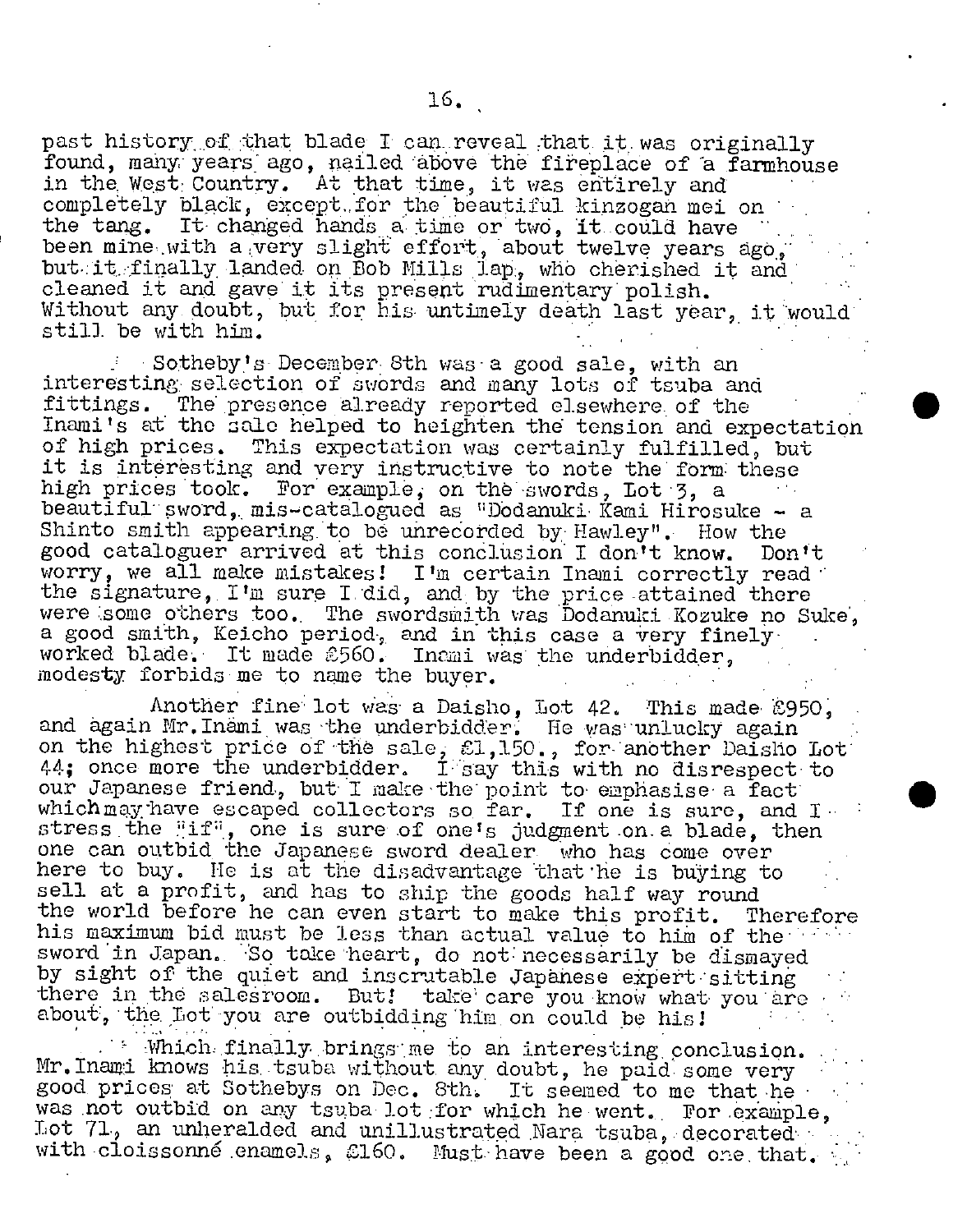Which makes me ask, why, when our Japanese friend just sits there with a quiet smile on his face and does not bid - why? Do we Europeans bid each other up to the sky for some illustrated and much signed piece? We saw exactly the same thing earlier this year when Messrs. Sayama and Terumine were here, only they actually broke into broad smiles and audible laughter. Do we really think that the Japanese can't afford to bid on these pieces? Has it not occurred to us that such pieces might just not be quite what they are supposed to be. Dare I use the word, fakes? Here endeth the lesson on • how to become unpopular in several directions in a very short time, no malice intended to any one, I just think we ought to . reflect on these matters,.

#### NIHON TO NEWSlETTER

New members will like to know and others be reminded of a venture started in Japan in January 1968 by Albert Yamanaka and Associates. The Nihon To Newsletter is a bi-monthly publication, in English, 30 plus pages on Japanese swords and its related fields. Packed with information from authoritative Japanese sources, there is no other publication in English which can offer such a wealth of knowledge to the serious student of the sword. Members wishing to subscribe to this non-profit making publication should write to:

> NIHON TO NEWSLETTER, C.P.Ot Box 967, Tokyo, Japan

enclosing: Name, Address, City, State, etc. and remit Twenty (20) U.S. Dollars or equivalent, Bank Cashiers cheque only - NO personal cheques,

## AIR MAIL POSTAGE

For overseas members wishing to have their Programmes sent air mail, the subscription rates are increased as follows:

> Europe...... .................. .3,00 U.S.A. and elsewhere.......... \$10.00

#### CHANGE 01? ADDRESS

c/o  $Flat_5$ ,

Dr,Ian Gillie, 12 Sydalls Way, Catterick Village, Richmond, Yorks. John Scott,

26 Guildown Road, Guildford,Surrey.

Brett Hubbard, 4 Gregory Road, Wollaston, Stourbridge, Worcestershire.